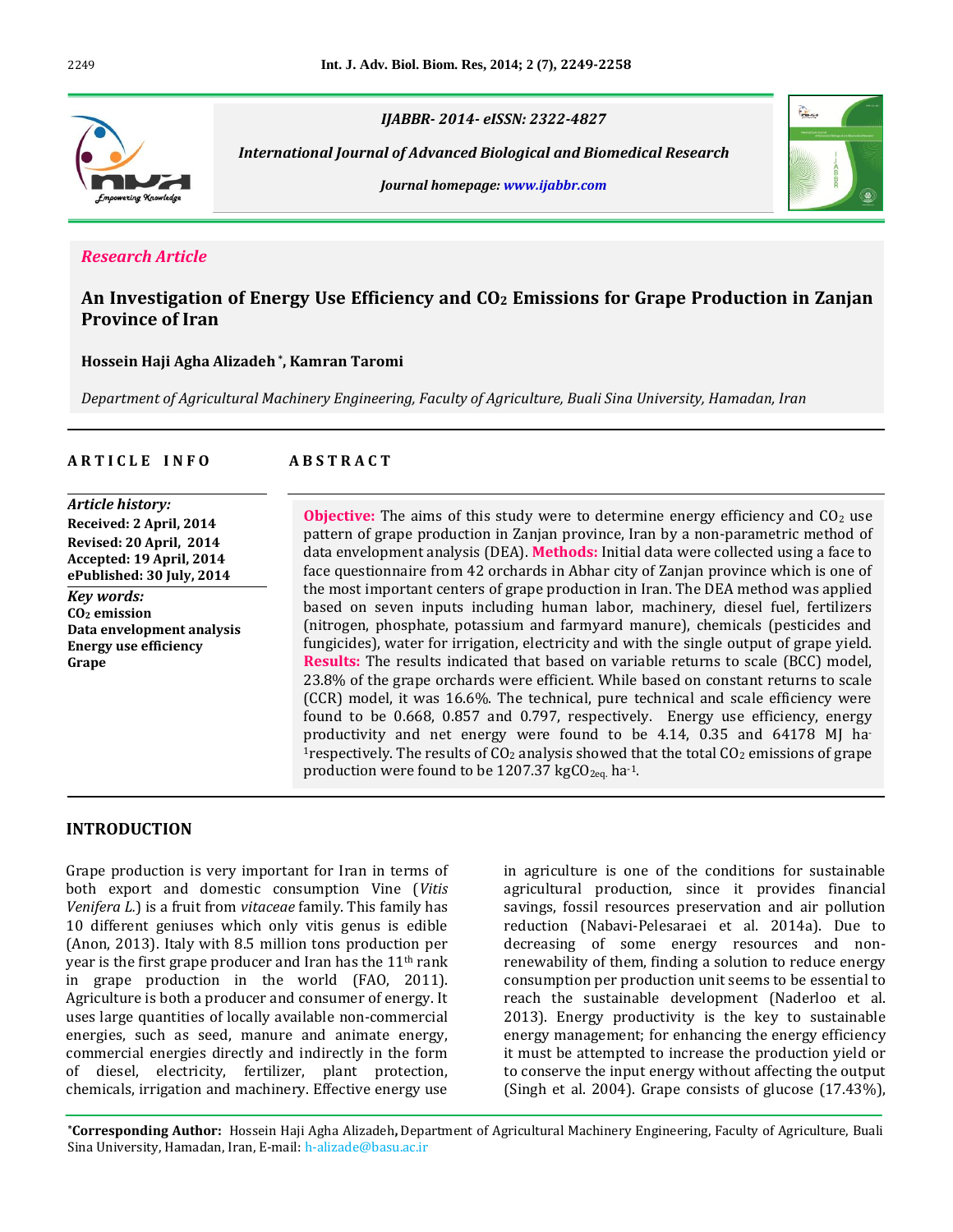water (82%), Fat (0.5%), Na, K, Ca, Mg, Fe and P (0.072%) (Anon, 2013). Ozkan et al. (2004) investigated the energy requirement and economic analysis of citrus production (orange, lemon and mandarin) in turkey. The results showed that lemon production was the most energy intensive among the three fruits investigated. The energy input of chemical fertilizer (49.68%), mainly nitrogen, had the biggest share in the total energy inputs followed by Diesel (30.79%). The energy ratios for orange, mandarin and lemon were estimated to be 1.25, 1.17 and 1.06. Hamedani et al. (2011) determined energy and economic indices for grape production in Hamedan province of Iran. Their results revealed that energy ratio and energy productivity were found to be 4.95 and 0.42  $kg M11$ .

Data envelopment analysis (DEA) is a non-parametric technique of frontier estimation which is used extensively in many settings for measuring efficiency (Malana and Malano, 2006). In the recent years, DEA has gained great popularity in agricultural enterprises. Chauhan et al. (2006) applied DEA approach to determine the efficiency of orchards with regard to energy use in rice production in India. In this study, technical, pure technical and scale efficiency of orchards were found to be 0.83, 0.92 and 0.77 respectively. Mohammadi et al. (2011) investigated energy efficiency and economic indices for kiwifruit production using DEA. Their results indicated that based on variable returns to scale (BCC model), 62.79% growers were efficient, though, based on constant returns to scale (CCR model), it was just 23.26%. The technical, pure technical and scale efficiency were calculated as 0.942, 0.993 and 0.948 respectively. Nabavi-Pelesaraei et al. (2014b) optimized the energy consumption and GHG emissions of rice production in Guilan province of Iran.

Based on the literature, there was not any study on all energy efficiency and  $CO<sub>2</sub>$  emissions for grape fruit. Accordingly, the main objectives of this study were to determine the above items in Abhar city of Zanjan province, Iran.

## **2. MATERIALS AND METHODS**

The research was carried out in Abhar city of Zanjan province which is located in the west of Iran: within 35° 59/ and 36° 45/ north latitude and 48° 35/ and 49° 25/ east latitude. The data used in this study were collected from 42 orchards using a face to face questionnaire in the studied area. The Cronbach method was applied to estimate the reliability of a psychometric test for samples (Cronbach, 1951). The Cronbach's alpha of questionnaire was calculated as 0.87 demonstrating adequate construct reliability.

The simple random sampling method was used to determine the survey volume, described by Rafiee et al. (2010):

#### *2.1. Sampling design*

$$
n = \frac{N(s \times t)^2}{(N-1)d^2 + (s \times t)^2}
$$
 (1)

Where *n* is the required sample size; *s* is the standard deviation; *t* is the value at 95% confidence limit (1.96); *N* is the number of holding in target population and *d* is the acceptable error (permissible error 5%). The calculated sample size in this study was found to be 42.

## *2.2. Energy Analysis*

A standard procedure was used to convert each agricultural input and output into energy equivalents (Table 1). Inputs in grape production included: human labor, machinery, diesel fuel, farmyard manure, chemical fertilizer, chemicals and electricity. The output was considered grape. The energy equivalents given in Table 1 were used to calculate the input amounts.

(Table 1)

The input and output were calculated per hectare and then, these input and output data were multiplied by the coefficient of energy equivalents. Following the calculation of energy input and output values, the energy use efficiency, energy productivity and specific energy were determined (Mohammadi et al., 2008):

Energy use efficiency = 
$$
\frac{\text{Energy output} (M J h a^{-1})}{\text{Energy input} (M J h a^{-1})}
$$
 (2)

Energy productivity = 
$$
\frac{\text{Grapeoutput}(\text{kg ha}^{-1})}{\text{Energy input}(\text{MJha}^{-1})}
$$
 (3)

$$
Specific energy = \frac{Energy output (M J h a^{-1})}{Grape output (kg h a^{-1})}
$$
 (4)

Net energy = Energy output (MJha<sup>-1</sup>) - Energy input (MJha<sup>-1</sup>) (5)

The energy use efficiency is the ratio between the output products and the total sequestered energy in the production inputs. The energy use efficiency gives an indication of how much energy was produced per unit of energy utilized. The energy productivity provides quantitative data on how much grape is obtained per unit of input energy. The specific energy provides quantitative data on how much input energy is consumed per unit of grape yield.

#### *2.3. DEA method*

DEA method has been wildly used to determine the relative efficiency of a number of producer units. The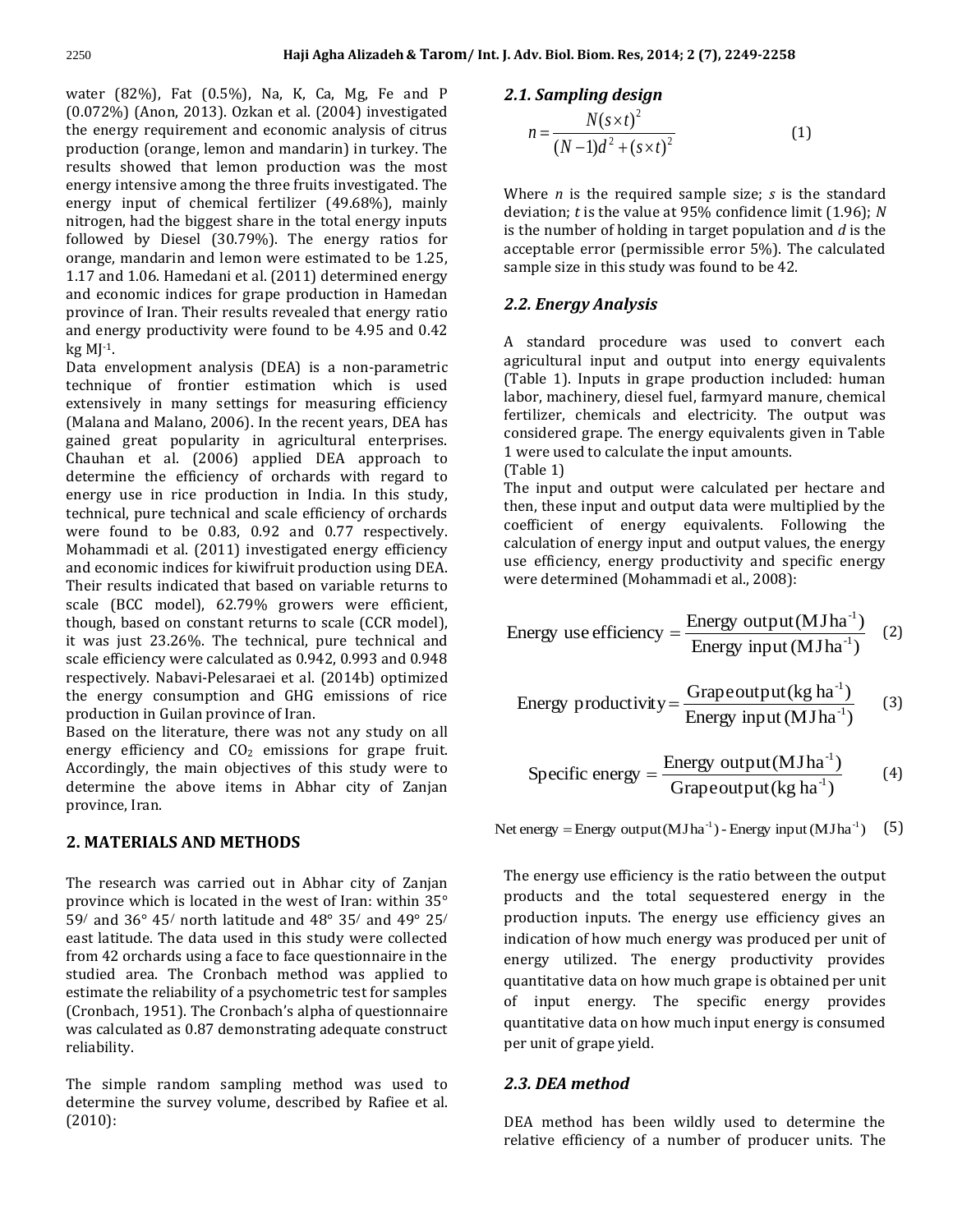CCR and BCC models are two models for applying DEA. The CCR model is based on CRS (Constant Returns to Scale) model; while, the BCC model is based on VRS (Variable Returns to Scale) model. In this study, the DEA method with both models mentioned were applied to identify efficient and inefficient producers from energy point of view.

Decision Making Units (DMUs) are a collections or teams of producers who used identical inputs in grape production process. In this study DMU, refers to each grape orchard (1 orchard = 1 DMU) (Nabavi-Pelesaraei et al., 2014a). Technical efficiency is basically a measure by which DMUs are evaluated for their performance relative to the performance of other DMUs in consideration. The TE can be defined as follows (Mohammadi et al., 2013):

$$
TE_j = \frac{u_1 y_{1j} + u_2 y_{2j} + \dots + u_n y_{nj}}{v_1 x_{1j} + v_2 x_{2j} + \dots + v_m x_{mj}} = \frac{\sum_{r=1}^n u_r y_{rj}}{\sum_{s=1}^m v_s x_{sj}} \tag{6}
$$

Where, ur, is the weight given to output n; yr, is the amount of output n; vs, is the weight given to input n; xs, is the amount of input n; r, is number of outputs  $(r = 1, 2, ...)$ n); s, is number of inputs  $(s = 1, 2... m)$  and j, represents jth of DMUs  $(j = 1, 2, k)$ .

To solve Eq. (1), following Linear Programming (LP) was formulated:

$$
\theta = \sum_{r=1}^{n} u_r y_{rj}
$$

*Max* 

$$
\sum_{\text{Subjected to}}^{n} u_r y_{rj} - \sum_{s=1}^{m} v_s x_{sj} \le 0 \tag{7}
$$

 $\sum_{s=1}^{m} v_s x_{sj} =$ *s*  $v_s x_{sj}$ 1 1

$$
u_r \ge 0
$$
,  $v_s \ge 0$ , and (i and j = 1, 2, 3, ..., k)

Where  $\theta$  is the technical efficiency, Eq. (7) is known as the input oriented CCR DEA model assumes constant returns to scale (CRS) (Avkiran, 2001).

The Pure Technical Efficiency (PTE) measures how a DMU utilizes the resources under exogenous environments; a low PTE implies that the DMU inefficiently manages its resources. In another word, PTE is the technical efficiency of BCC model. On the other hand BCC model decomposes the technical efficiency into pure technical efficiency for management factors and scale efficiency for scale factors. Thus, pure technical efficiency is the technical efficiency that has the effect of scale efficiency removed (Khoshnevisan et al., 2014).

The dual model is derived by construction from the standard inequality form of linear programming. Mousavi-Avval et al. (2011) expressed it by Dual Linear Program (DLP) as follows:

$$
Maximize \t z = uy_i - u_i
$$
  
Subjected to  $vx_i = 1$   

$$
-vX + uY - u_0e \le 0
$$
 (8)

 $v \ge 0$ ,  $u \ge 0$  and  $u_0$  free in sing

where z and u0 are scalar and free in sign; u and y are output and input weight matrixes, and Y and X are the corresponding output and input matrixes, respectively. The letters xi and yi refer to the inputs and output of ith DMU.

The quantitative information of scale characteristics can be obtain from Scale efficiency; Also, scale efficiency is the potential productivity gain from achieving optimal size of a DMU (Reyhani-Farashah et al., 2013). If a DMU is fully efficient in both the technical and pure technical efficiency scores, it is operating at the most productive scale size. If a DMU has the full pure technical efficiency score, but a low technical efficiency score, then it is locally efficient but not globally efficient due to its scale size. Thus, it is reasonable to characterize the scale efficiency of a DMU by the ratio of the two scores (Mobtaker et al., 2012). The relationship between technical and pure technical efficiency scores can be described by Mousavi-Avval et al. (2012):

Scale efficiency 
$$
=\frac{Technical efficiency}{Pure technical efficiency}
$$
 (9)

Using scale efficiency helps farmers to find the effect of farm size on efficiency of production. Simply, it indicates that some part of inefficiency refers to inappropriate size of DMU, and if DMU moved toward the best size the overall efficiency (technical) can be improved at the same level of technologies (inputs) (Nassiri and Singh, 2009). If a farm is fully efficient in both the technical and pure technical efficiency scores, it is operating at the most productive scale size. On the other hand if a farm has the high pure technical efficiency score, but a low technical efficiency score, then it is locally efficient but not globally efficient due to its scale size. Thus, it is reasonable to characterize the scale efficiency of a DMU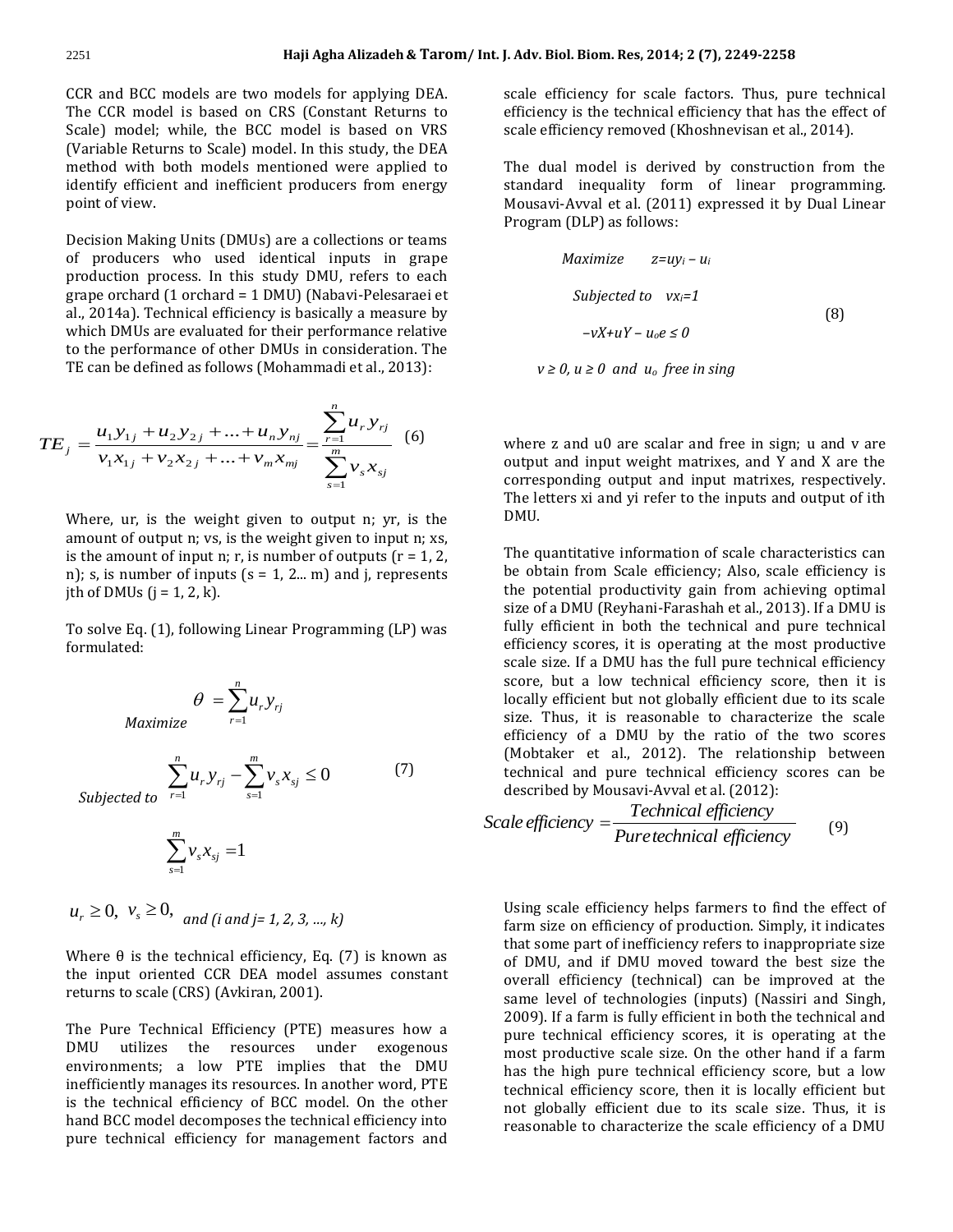by the ratio of the two scores (Nabavi-Pelesaraei et al., 2014a).

## *2.4. CO<sup>2</sup> emissions*

Application of these inputs leads to emission of  $CO<sub>2</sub>$ . Thus, an understanding of the emissions expressed in kg CE (kilograms of carbon equivalent) for different agricultural operations is essential to identify C-efficient alternatives such as bio fuels and renewable energy sources (Lal, 2004; Khoshnevisan et al. 2014). The  $CO<sub>2</sub>$ emissions of grape production were computed by the standard coefficients of  $CO<sub>2</sub>$  emissions for each input (Table 2).

## **4. Results and Discussion**

## *3-1- Analysis of input-output energy use in grape production*

The inputs used in grape production, units, quantity per unit area, total energy equivalent and the percentage of each input are shown in Table 3. The results illustrated that around 319.14 hours of human labor and 31.55 hours of machinery power per hectare were used in this studied area. Fertilizers including (Nitrogen, Phosphate, Farmyard manure and Potassium) with 12695.87 MJ ha-1 and 60.49% of total inputs had the highest share in grape production. After that diesel fuel with 5161.75 MJ ha-1 and 24.7% of total inputs had the highest share. The total energy input for various processes in grape production was calculated to be 20894.38 MJ ha<sup>-1</sup> (Table3). Chemicals including (pesticides and fungicides) with 203.6 MJ ha<sup>-1</sup> and 0.98% of total inputs and electricity with .003MJha-1 had the least shares. Hamedani et al. (2011) concluded that the total energy input for grape production in Hamedan province of Iran was found to be 45213.66 MJ ha-1. Water for irrigation with 229.59 MJ ha-<sup>1</sup> and 1.1% of total inputs had a little share in the production. Also, they reported that the grape production consumed 550.4 MJ ha<sup>-1</sup> of chemicals,  $(1.2\%$  of total inputs). The average yield of grape production was obtained to be 7209.52 kg ha-1 (Table 3).

## *3.2. Identifying efficient and inefficient orchards*

## **Conclusion**

In this study the non-parametric method of DEA was used to analyze the efficiency of grape orchards in Iran. Moreover CO2 emissions pattern of grape production was investigated for this studied area. Based on the results of the investigations, the following conclusions are drawn:

1- Total energy input and output for grape production were found to be 20894.38 and 85072.38 MJ ha-1, respectively.

The results of BCC and CCR are models are illustrated in Fig 2. The results showed that from 42 orchards, considered for the analysis, 7 units (16.6% of total units) and 10 units (23.8% of total units) had the technical and pure technical efficiency score of 1 and they are recognized as technically and pure technically efficient farmers, respectively: so, they have no reduction potential on energy use. From efficient farmers 8 ones had a scale efficiency of unity. From inefficient farmers 4 (0.09%) and 21 (50%) ones had technical and pure technical efficiency scores 0.8 to 0.99.

The summarized statistics for the three estimated measures of efficiency based on technical, pure technical and scale efficiency are presented in Table 5. The results revealed that the average values of technical (global), pure technical (local) and scale efficiency scores were 0.668, 0.857 and 0.797, respectively. The minimum amount of technical efficiency was found to be 0.44. The wide range in the technical efficiency of farmers shows that all the farmers were not aware of the on time usage of the inputs and did not apply them at the proper amount (Mohammadi et al. 2013). In another study on alfalfa production, TE, PTE and SE of farmers were calculated as 0.84, 0.97 and 0.89, respectively (Mobtaker et al. 2012) as it can be seen; the difference between the best (max) and the worst (min) units was very high for both technical and pure technical methods. These results demonstrated that the energy use pattern in the studied area wasn't normative. Because, the orchardists had different levels of education and some of them used old methods for grape production.

## *3.3. Analysis of CO<sup>2</sup> emissions*

 $CO<sub>2</sub>$  producer inputs used in grape production are shown in Table 6. Accordingly chemicals including (pesticides and fungicides) with 584.01 had the highest share. Fertilizers including (Nitrogen, Phosphate and Potassium) with 229.94 kg $CO<sub>2eq</sub>$  ha<sup>-1</sup> and machinery with 140.44 kgCO<sub>2eq.</sub> ha<sup>-1</sup> had the 3rd and 4th place in  $CO<sub>2</sub>$ emissions, respectively. Electricity with  $0.00015 \text{ kgCO}_{2\text{eq.}}$ ha<sup>-1</sup> had the least share because the amount of electricity used for grape production in this area was little. So, it can be said that the energy consumption had a direct relationship with  $CO<sub>2</sub>$  emissions.

2- From 42 orchards considered for the analysis, 23.8% and 16.6% of orchardists were found to be pure technical and technically efficient, respectively.

3- The technical, pure technical and scale efficiency were found to be 0.668, 0.857 and 0.797 respectively.

4- The energy use efficiency, energy productivity and specific energy were found to be 4.14, 0.35 and 2.90, respectively.

5- The total CO2 emissions were estimated to be 1207.37 kgCO2eq. ha-1. Chemicals including (pesticides and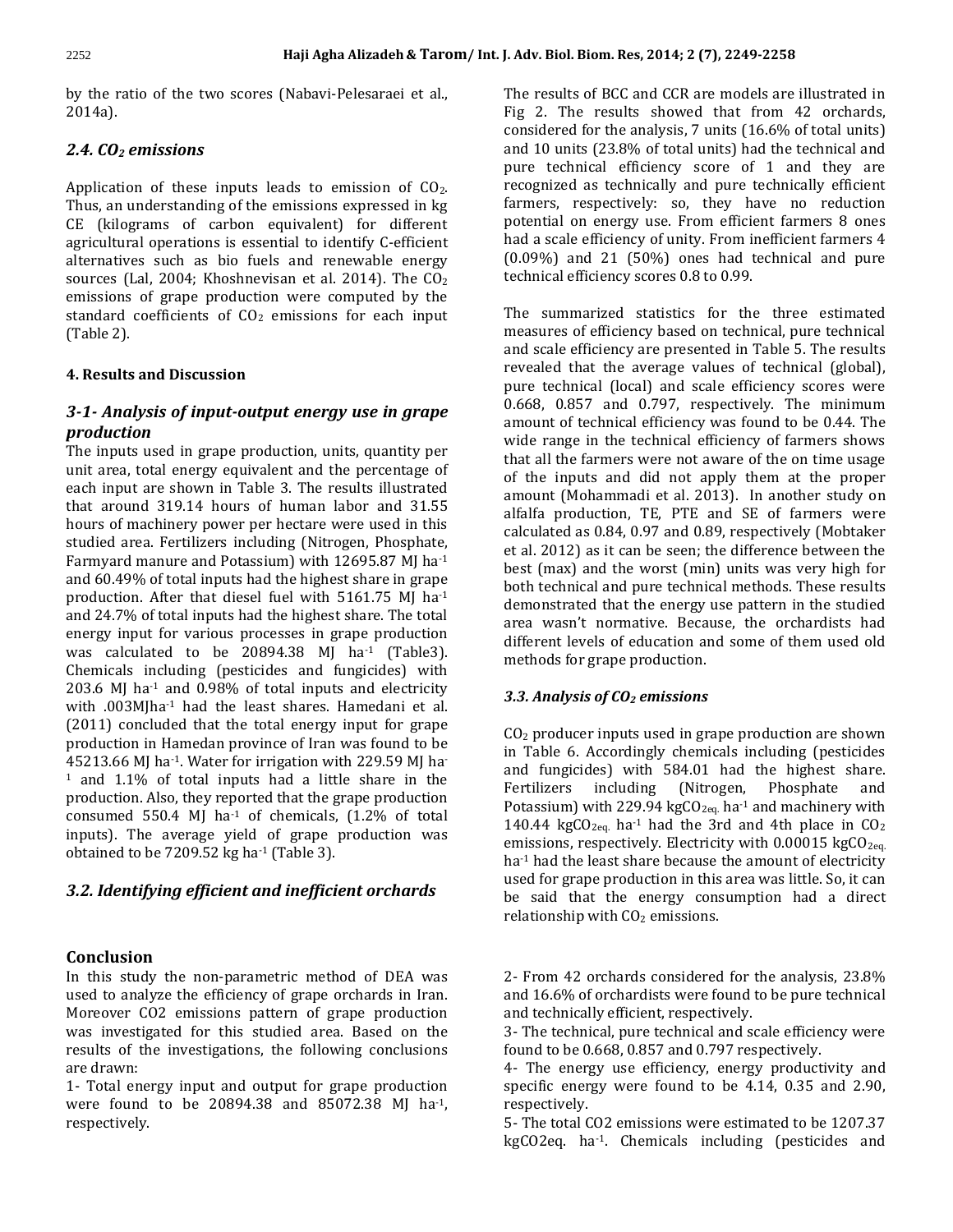fungicides) and diesel fuel had the highest share in emitting CO2.

## **Acknowledgements**

The financial support provided by the Buali Sina University of Hamadan is duly acknowledged.

## **References**

Anonymous. 2013. Annual Agricultural Statistics. Ministry of Jihad-e-Agriculture of Iran. http://www.maj.ir, [in Persian].

FAO (Food and Agriculture Organization). 2011. http://www.fao.org.

Nabavi-Pelesaraei, A., Abdi, R., Rafiee, S., &\ Mobtaker, H.G., 2014a. Optimization of energy required and greenhouse gas emissions analysis for orange producers using Data envelopment analysis approach*. Journal of Cleaner production*. 65, 311-317.

Naderloo, L., Alimardani, R., Omid, M., Sarmadian, F., Javadikia, P., Torabi, M., 2013. Modeling of wheat yield and sensitivity analysis based on energy inputs for three years in Abyek town, Ghazvin, Iran. Agric Eng Int: *CIGR Journal*. 15(1), 68-77.

Singh, G., Singh, S., Singh, J., 2004. Optimization of energy inputs for wheat crop in Punjab. Energy Conversion and Management. 45(3): 453- 65.

Ozkan, B., Akcaoz, H., Karadeniz, F., 2004. Energy requirement and economic analysis of citrus production in turkey. Energy Conversion and Management. 45: 1821-1830.

Hamedani, S.R., Keyhani, A., Alimardani, R., 2011. Energy use patterns and econometric models of grape production in Hamedan province of Iran. *Energy*. 36, 6345- 6351.

Malana, N.M., Malano, HM., 2006. Benchmarking productive efficiency of selected wheat areas in Pakistan and India using Data envelopment analysis. *Irrigation and Draining*. 55, 383-394.

Mohammadi, A., Rafiee, S., Mohtasebi, S.S., Mousavi-Avval, S.H., Rafiee, H., 2011. Energy inputs – yield relationship and cost analysis of kiwifruit production in Iran. *Renewable Energy*. 36, 2573-2579.

Chauhan, N.S., Mohapatra, P.K.J., Pandey, K.P., 2006. Improving energy productivity in paddy production through benchmarking – an application of data envelopment analysis. *Energy Conversion and Management*. 47(9-10), 1063-1085.

Nabavi-Pelesaraei, A., Abdi, R., Rafiee, S., Taromi, K., (2014b). Applying data envelopment analysis approach to improve energy efficiency and reduce greenhouse gas emission of rice production. *Engineering in Agriculture, Environment and Food*. DOI: 10.1016/j.eaef.2014.06.001.

Cronbach, L., 1951. Coefficient alpha and the internal structure of tests. *Psychrometrika*. 16, 297- 334.

Rafiee, S., Mousavi- Avval, S.H., Mohammadi, A., 2010. Modeling and sensitivity analysis of energy inputs for apple production in Iran. *Energy*. 35, 3301-3306.

Mobtaker, H.G., 2012. Application of Data envelopment analysis (DEA) to improve cost efficiency of alfalfa production in Iran. *International Journal of Environmental Sciences*. 2(4), 2367-2377.

Nabavi-Pelesaraei, A., Shaker-Koohi, S., Dehpour, M.B. 2013. Modeling and optimization of energy inputs and greenhouse gas emissions for eggplant production using artificial neural network and multi-objective genetic algorithm. International *Journal of Advanced Biological and Biomedical Research*. 1(11), 1478-1489.

Barber, A.A., 2003. Case study of total energy and carbon indicator for New Zealand Arable and outdoor vegetable production. *Agricultural engineering consultant Agril LNK*. New Zealand Ltd.

Mousavi-Avval, S.H., Rafiee, S., Jafari, A., Mohammadi, A., 2011. Optimization of energy consumption for soybean production using Data Envelopment Analysis (DEA) approach. *Applied Energy*. 16: 84-89.

Unakitan, G., Hurma, H., Yilmaz, F., 2010. An analysis of energy use efficiency of canola production in Turkey. *Energy*. 35, 3623- 3627.

Pahlavan, R., Omid, M., Akram, A., 2011. Energy use efficiency in greenhouse tomato production in Iran. *Energy*. 36, 6714-6719.

Mohammadi, A., Tabatabaeefar, A., Shahan, S., Rafiee, S., Keyhani, A., 2008. Energy use and economical analysis of potato production in Iran a case study: *Ardabil province Energy Conversion and Management*. 49, 3566-3570.

Mohammadi, A., Rafiee, S., Jafari, A., Delgaard, T., Knudsen, M.T., Keyhani, A., Mousavi-Avval, S.H., Hermansen, E.J., 2013. Potential greenhouse gas emission reductions in soybean farming: A combined use of Life Cycle Assessment and Data Envelopment Analysis. *Journal of Cleaner Production*. 54, 89-100.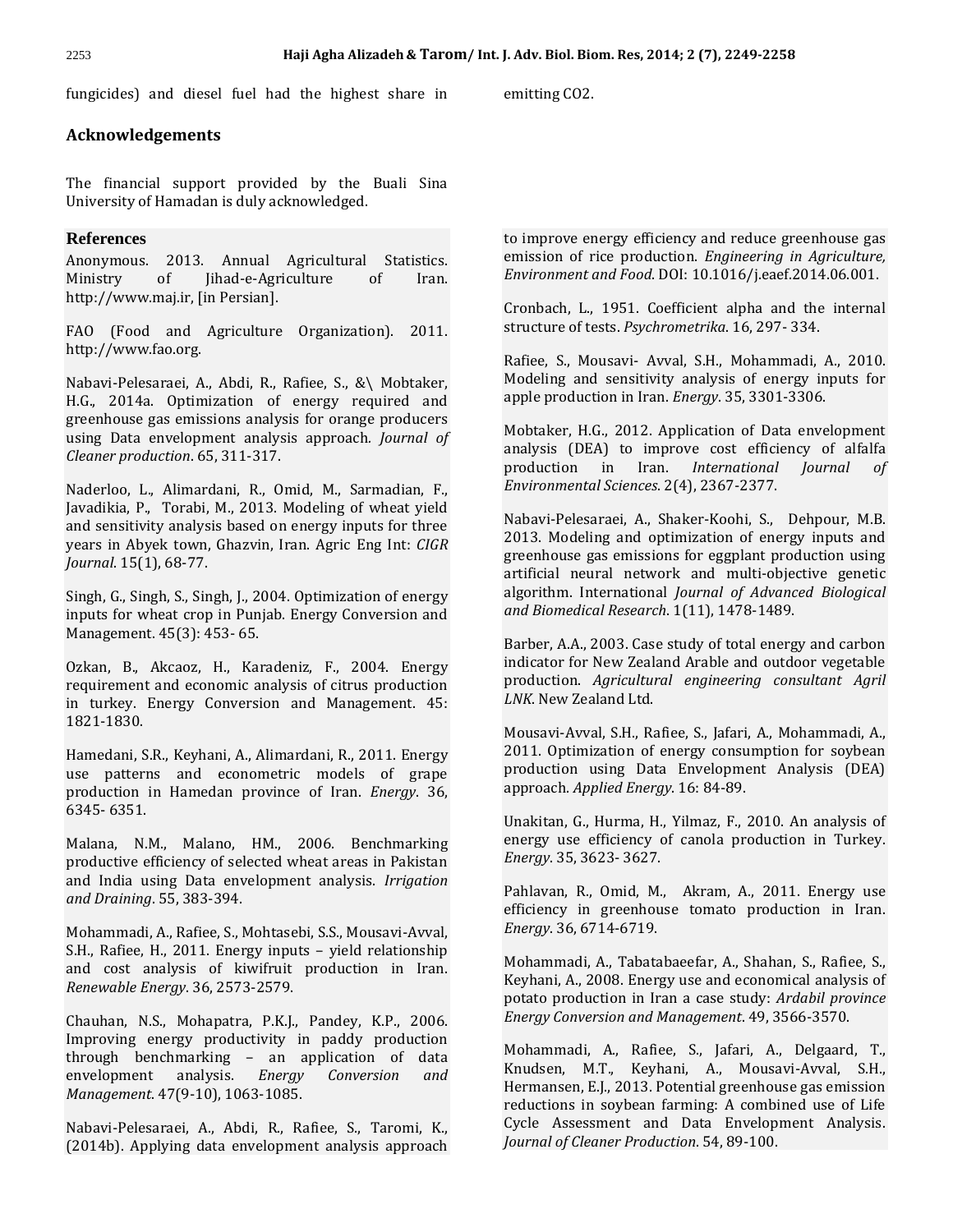Avkiran, N.K., 2001. Investigating technical and scale efficiencies of Australian Universities through Data Envelopment Analysis. *Socio-Economic Planning Sciences*. 35(1), 57-80.

Khoshnevisan, B., Shariati, HM., Rafiee, S., Mousazadeh, H., 2014. Comparison of energy consumption and GHG emissions of open field and greenhouse strawberry production .*Renewable and Sustainable Energy Reviews*. 29, 316-324.

Reyhani-Farashah, H., Tabatabaeifar, S.A., Rajabipour, A., Sefeedpari, P., 2013. Energy efficiency analysis of white button mushroom producers in Alburz Province of Iran: A Data Envelopment Analysis Approach. *Open Journal of Energy Efficiency*. 2, 65-74.

Mousavi-Avval, S.H., Mohammadi, A., Rafiee, S., Tabatabaeefar, A., 2012. Assessing the technical efficiency of energy use in different barberry production systems. Journal of Cleaner Production. 27, 126-32.

Nassiri, S.M., Singh, S., 2009. Study on energy use efficiency for paddy crop using data envelopment analysis (DEA) technique. *Applied Energy*. 86, 1320-1325.

Lal, R., 2004. Carbon emissions from farm operations. *Environment International*. 30(7), 981-990.

Nabavi-Pelesaraei, A., Abdi, R., Rafiee, S., (2014c). Neural network modeling of energy use and greenhouse gas emissions of watermelon production systems. *Journal of the Saudi Society of Agricultural Sciences*. DOI: 10.1016/j.jssas.2014.05.001.

Pishgar-Komleh, S.H., Ghahderijani, M., Sefeedpari, P., 2012. Energy consumption and  $CO<sub>2</sub>$  emissions analysis of potato production based on different farm size levels in Iran. *Journal of Cleaner Production*. 33, 183-191.

#### **Table 1**

Energy equivalent of inputs and output in agricultural production

| Inputs (unit)           | Unit           | <b>Energy equivalent</b><br>$(MI)$ unit <sup>-1</sup> ) | Reference                         |
|-------------------------|----------------|---------------------------------------------------------|-----------------------------------|
| A. Inputs               |                |                                                         |                                   |
| 1. Human labor          | h              | 1.96                                                    | (Mobtaker et al., 2012)           |
| 2. Machinery            | h              | 62.70                                                   | (Nabavi-Pelesaraei et al., 2013)  |
| 3. Diesel fuel          | L              | 56.31                                                   | (Barber, 2003)                    |
| 4. Total fertilizers    | kg             |                                                         |                                   |
| (a) Nitrogen            |                | 66.14                                                   | (Mousavi-Avval et al., 2011)      |
| (b) Phosphate           |                | 12.44                                                   | (Unakitan et al., 2010)           |
| (c) Potassium           |                | 11.15                                                   | (Pahlavan et al., 2011)           |
| (d) Farmyard manure     | kg             | 0.3                                                     | (Nabavi-Pelesaraei et al., 2014a) |
| 5. Chemicals            | kg             |                                                         |                                   |
| (a) Pesticide           |                | 199                                                     | (Nabavi-Pelesaraei et al., 2014a) |
| (b) Fungicide           |                | 92                                                      | (Ozkan et al., 2004)              |
| 6. Water for irrigation | m <sup>3</sup> | 1.02                                                    | (Hamedani et al., 2011)           |
| 7. Electricity          | kWh            | 11.93                                                   | (Nabavi-Pelesaraei et al., 2014a) |
| <b>B.</b> Output        |                |                                                         |                                   |
| grape                   | kg             | 11.8                                                    | (Hamedani et al., 2011)           |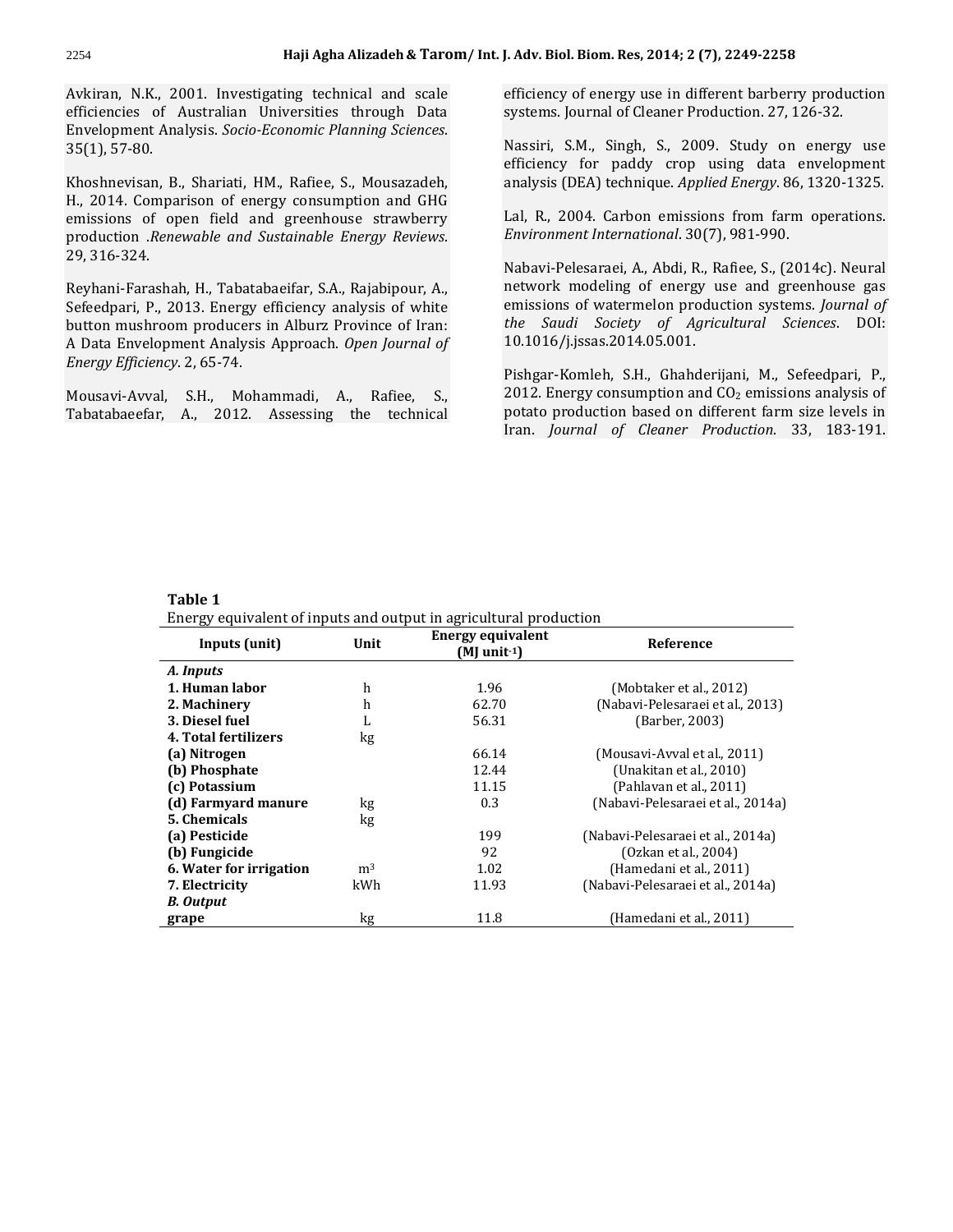| Input                | Unit | CO <sub>2</sub> Coefficient<br>$\left(\text{kg }CO_{2\text{eq}}\right)$ unit <sup>-1</sup> ) | Reference                         |
|----------------------|------|----------------------------------------------------------------------------------------------|-----------------------------------|
| 1. Machinery         | MJ   | 0.071                                                                                        | (Nabavi-Pelesaraei et al., 2014c) |
| 2. Diesel fuel       | ъ.   | 2.76                                                                                         | (Khoshnevisan et al., 2014)       |
| 3. Total fertilizers | kg   |                                                                                              |                                   |
| (a) Nitrogen         |      | 1.3                                                                                          | (Nabavi-Pelesaraei et al., 2014c) |
| (b) Phosphate        |      | 0.2                                                                                          | (Pishgar-Komleh et al., 2012)     |
| (c) Potassium        |      | 0.2                                                                                          | (Khoshnevisan et al., 2014)       |
| 4. Chemicals         | kg   |                                                                                              |                                   |
| (a) Pesticides       |      | 5.1                                                                                          | (Lal, 2004)                       |
| (b) Fungicide        |      | 3.9                                                                                          | (Lal, 2004)                       |
| 5. Electricity       | KWh  | 0.608                                                                                        | (Khoshnevisan et al., 2014)       |

| Ι<br>n<br>ı.<br> |  |
|------------------|--|
|------------------|--|

GHG emissions coefficients of agricultural inputs

#### **Table 3:**

Amounts of inputs, output and energy inputs and output for grape production in Abhar, Zanjan, Iran

| <b>Quantity per unit area</b><br>Inputs (unit)<br>(ha) |         | Total energy equivalent<br>$(MJ)$ ha <sup>-1</sup> ) | Percentages (%) |
|--------------------------------------------------------|---------|------------------------------------------------------|-----------------|
| A. Inputs                                              |         |                                                      |                 |
| 1. Human labor (h)                                     | 319.14  | 625.52                                               | 2.99            |
| 2. Machinery (h)                                       | 31.55   | 1978.04                                              | 9.47            |
| 3. Diesel fuel (L)                                     | 91.67   | 5161.75                                              | 24.7            |
| 4. Total fertilizers (kg)                              |         |                                                      |                 |
| (a) Nitrogen                                           | 121.6   | 8042.3                                               | 38.49           |
| (b) Phosphate                                          | 110     | 1368.4                                               | 6.55            |
| (c) Potassium                                          | 249.29  | 2779.53                                              | 13.03           |
| (d) Farmyard manure                                    | 1685.47 | 505.64                                               | 2.42            |
| 5. Chemicals (kg)                                      |         |                                                      |                 |
| (a) Pesticide                                          | 83.65   | 166.47                                               | 0.8             |
| (b) Fungicide                                          | 40.36   | 37.13                                                | 0.18            |
| 6. Water for irrigation                                | 225.08  | 229.59                                               | 1.1             |
| 7. Electricity                                         | 0.00025 | 0.003                                                | 0.001           |
| The total energy input (MJ)                            |         | 20894.38                                             |                 |
| <b>B.</b> Output                                       |         |                                                      |                 |
| Grape (kg)                                             | 7209.52 | 85072.38                                             |                 |

**Table 4:**

Quantity of energy forms and input-output ratio for grape production in Zanjan province, Iran

| <b>Items</b>                    | Unit                  | Quantity |
|---------------------------------|-----------------------|----------|
| <b>Total energy consumption</b> | $MI$ ha-1             | 20894.38 |
| Direct energy a                 | $MJ$ ha-1             | 6016.86  |
| Indirect energy b               | $MI$ ha-1             | 14877.52 |
| Renewable energy c              | $MI$ ha <sup>-1</sup> | 1360.75  |
| Non-renewable energy d          | $MI$ ha <sup>-1</sup> | 19533.63 |
| <b>Energy use efficiency</b>    |                       | 4.14     |
| <b>Energy productivity</b>      | $kg M1^{-1}$          | 0.35     |
| Specific energy                 | $MJ$ kg <sup>-1</sup> | 2.86     |
| Net energy gain                 | $MI$ ha-1             | 64178.00 |

a Includes human labor, diesel fuel.

<sup>b</sup> Includes chemical fertilizers, pesticides, farmyard manure, machinery.

c Includes human labor, farmyard manure.

<sup>d</sup> Includes chemical fertilizers, pesticides, diesel fuel, machinery.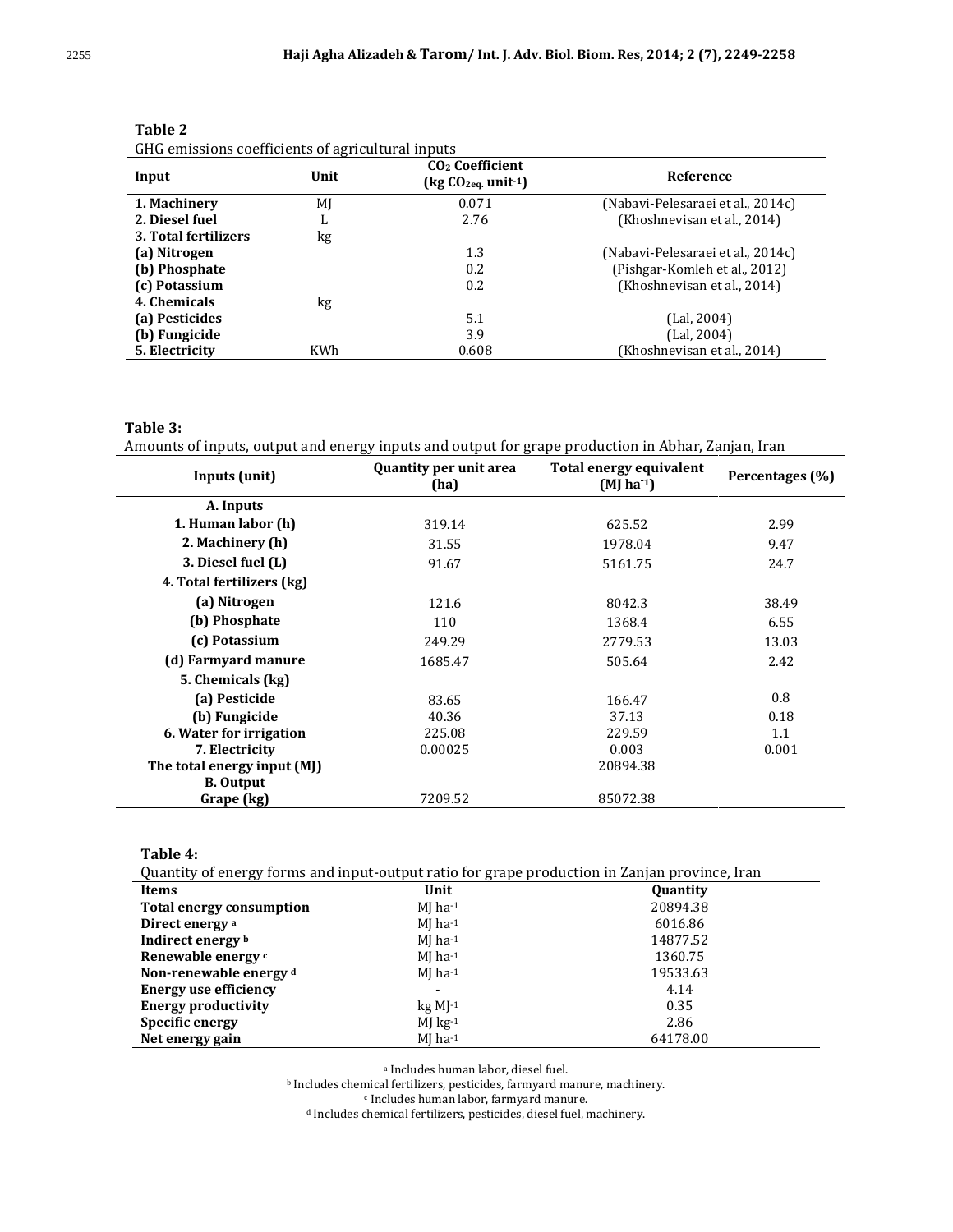| some energy parameters in grape production |         |      |      |     |
|--------------------------------------------|---------|------|------|-----|
| <b>Parameter</b>                           | Average |      | Min  | Max |
| <b>Technical efficiency</b>                | 0.668   | 0.19 | 0.44 |     |
| Pure technical efficiency                  | 0.857   | 0.16 | 0.48 |     |
| <b>Scale efficiency</b>                    | በ 797   | 0.21 | 0.44 |     |

**Table 5** Some energy parameters in grape production

## **Table 6**

Greenhouse gas emissions of inputs in grape production.

| Input                                 | Quantity per unit area (ha) | $CO2$ emissions (kg $CO2eq$ ha <sup>-1</sup> ) |
|---------------------------------------|-----------------------------|------------------------------------------------|
| 1. Machinery                          | 1978.04                     | 140.44                                         |
| 2. Diesel fuel                        | 91.66                       | 252.98                                         |
| 3. Total fertilizers                  |                             |                                                |
| (a) Nitrogen                          | 121.6                       | 158.08                                         |
| (b) Phosphate                         | 110                         | 22.00                                          |
| (c) Potassium                         | 249.29                      | 49.86                                          |
| 4. Chemicals                          |                             |                                                |
| (a) Pesticide                         | 83.65                       | 426.61                                         |
| (b) Fungicide                         | 40.36                       | 157.4                                          |
| 5. Electricity                        | 0.00025                     | 0.00015                                        |
| <b>Total CO<sub>2</sub></b> emissions | 2674.60025                  | 1207.37                                        |



## **Figure 1:**

Share of total mean energy inputs as direct (DE), indirect (IDE), renewable (RE) and non- renewable (NRE) forms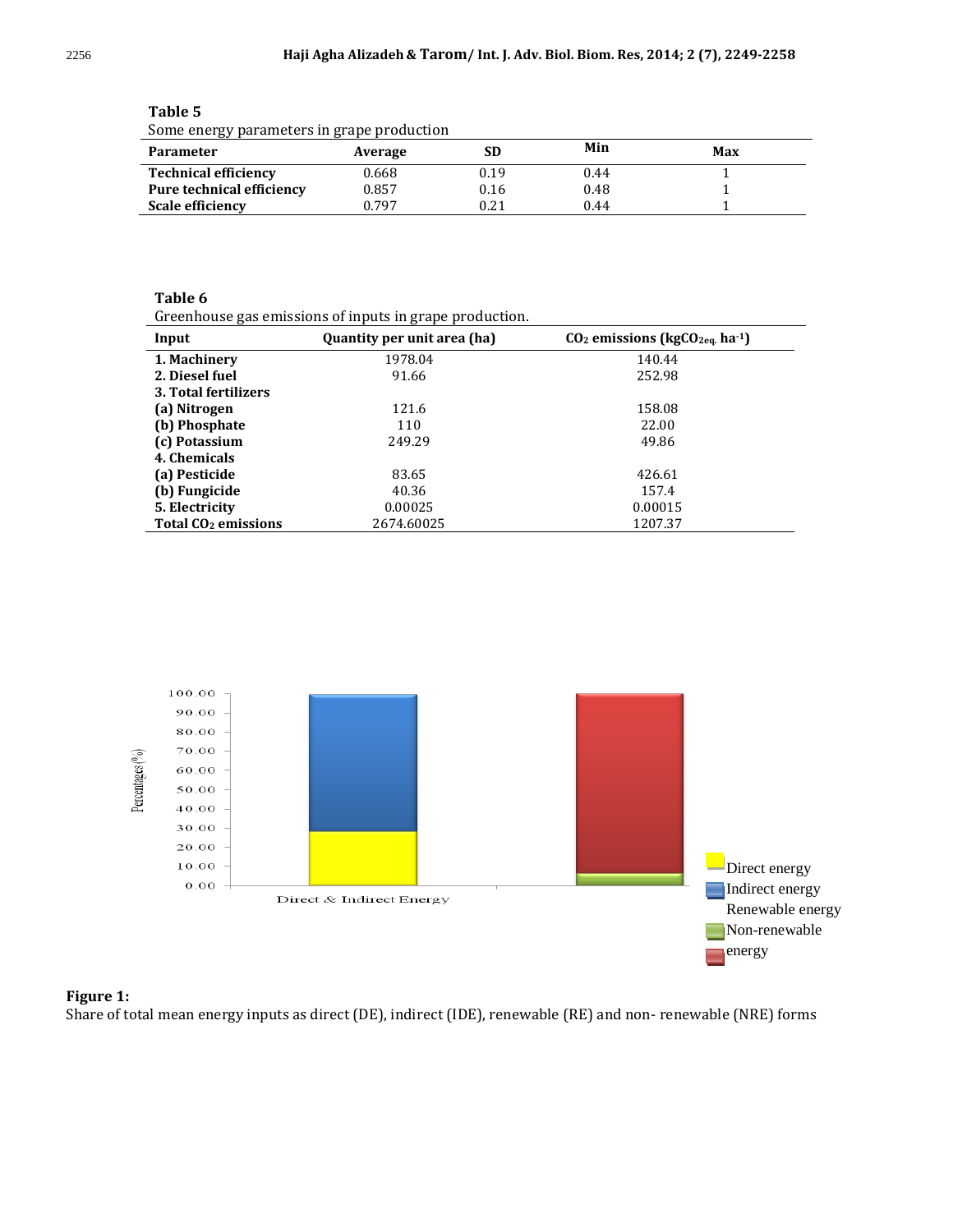



Efficiency score distribution of grape producers